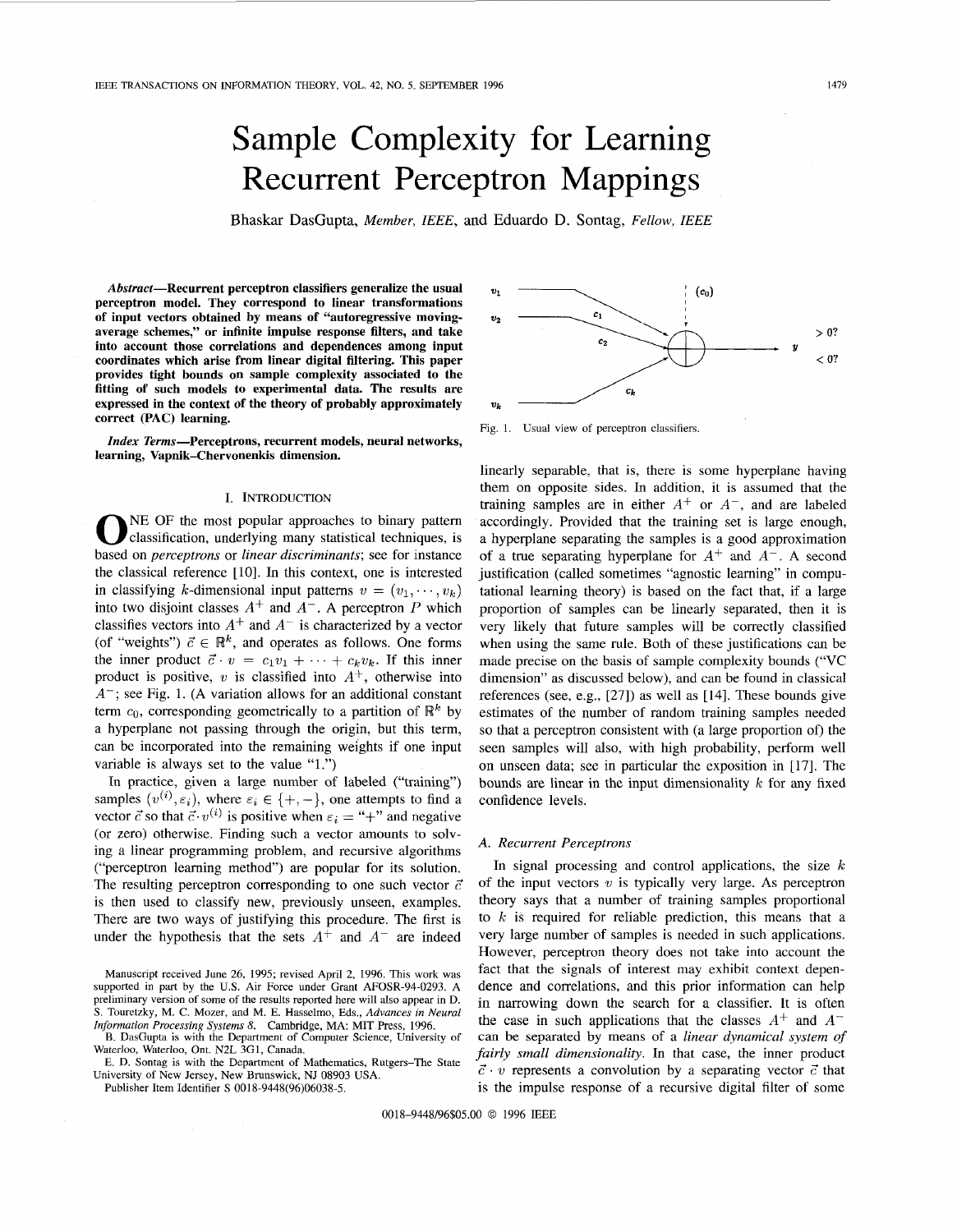1480 IEEE TRANSACTIONS ON INFORMATION THEORY, VOL. 42, NO. *5,* SEPTEMBER 1996



Fig. 2. Recurrent perceptron classifiers.

order  $n \ll k$ . In this model, we think of the inputs as being presented *sequentially* instead of in parallel, to a linear filter, as shown in Fig. 2. (In general, at each time  $t$ ,  $v_t$  can be itself a vector, though for simplicity we will restrict our analysis to the case in which these are scalars.) This dynamic behavior can be represented in various ways, for instance by means of an "autoregressive moving average" update

$$
y_t = \alpha_1 y_{t-n} + \dots + \alpha_n y_{t-1} + \beta_1 v_{t-n} + \dots + \beta_n v_{t-1}, \n t = n + 1, \dots, k + 1
$$

for appropriate coefficients  $\alpha_i$ 's and  $\beta_i$ 's (with the recursion opposed to merely the sign) is of interest. initialized at  $y_1 = \cdots = y_n = 0$ , and where the sign of the last output  $y_{k+1}$  determines the classification), or equivalently, letting  $\vec{c}$  denote the impulse response sequence, as a classical perceptron  $y_{k+1} = \vec{c} \cdot v$  in which the weight vector  $\vec{c}$  has a special form, namely,  $\vec{c}$  is *n-recursive*, meaning that there exist real numbers  $r_1, \dots, r_n$  so that

$$
c_j = \sum_{i=1}^n c_{j-i} r_i, \quad j = n+1, \dots, k.
$$

Seen in this context, the usual perceptrons are nothing more than the very special subclass of "finite impulse response" systems (all poles at zero); thus it is appropriate to call the more general class "recurrent" or "IIR (infinite impulse response)" perceptrons (as done in [l], [2]).

The BPS ("backpropagation for sequences") approach developed by Bengio and coauthors (see [6, sec. 4.41) is an example of an application of these ideas in signal processing. The autoregressive equation is seen as determining the behavior of dynamical processing units (cf. [6, eq. 4.17]), and there is an output nonlinearity given by a "squashing" function, corresponding in our case to taking the sign of the output. (Sometimes, cascades of these units are allowed, which makes the model capable of handling more highly nonlinear data as well.) Bengio [6] describes experimental data regarding the use of the BPS architecture in several applications, including the speech recognition task of speaker-independent discrimination between the consonants "b" and "d" (in this case, at each t the input  $v_t$  is a vector whose coordinates consist of Fourier-like parameters associated to speech samples as well as some additional information on signal levels). There is also related work in control theory dealing with such classifying, or more generally quantized-output, linear systems; see [9], [ 161, [22]. Various dynamical system models for classification appear also when learning finite automata and languages—see, e.g., [12]—and in signal processing as a channel equalization problem (at least in the simplest 2-level case) when modeling linear channels transmitting digital data from a quantized source—see [3] and also the related paper [19].

Thus we are motivated to look into the theoretical issue that arises from the fitting data to perceptrons in which the

weight vector  $\vec{c}$  is constrained to lie in the class of *n*-recursive (with fixed  $n \ll k$ ) vectors. One may expect that the size of learning samples required in order to reliably classify future unlabeled inputs will be much smaller than *k.* Indeed, roughly speaking the main result is that the number of samples needed is proportional to the just *logarithm* of the length *k* (as opposed to *k* itself, as would be the case if one did not take advantage of the recurrent structure). This number is in general larger than the number of parameters  $2n$ , a perhaps surprising fact (see Remark 4.4). The precise formulation is in terms of computational leaning theory (or, in more classical statistical language, in terms of generalized Glivenko-Cantelli theorems for uniform convergence of empirical probabilities) and is reviewed below. We also make some remarks on the actual computational complexity of finding a vector  $\vec{c}$  consistent with lhe training data, **and** WG also discuss briefly the identification of linear dynamical systems, in which the complete output (as

## *B. Sample Complexity and VC Dimension*

We next very briefly review some (by now standard) notions regarding sample complexity, with the purpose of motivating the main results, which deal with the calculation of VC dimensions. For more details see the books [27], [28], the paper [7], or the survey [17].

In the general classification problem, an input space  $X$  as well as a collection  $\mathcal F$  of maps  $X \to \{-1, 1\}$  are assumed to have been given. (The set  $X$  is assumed to be either countable or an Euclidean space, and the maps in  $\mathcal F$  are assumed to be measurable. In addition, mild regularity assumptions are made which insure that all sets appearing below are measurable, but details are omitted since in our context these assumptions are always satisfied.) Let *W* be the set of all sequences

$$
w=(u_1,\psi(u_1)),\cdots,(u_s,\psi(u_s))
$$

over all  $s \geq 1$ ,  $(u_1, \dots, u_s) \in \mathbb{X}^s$ , and  $\psi \in \mathcal{F}$ . An *identifier* is a map  $\varphi : W \to \mathcal{F}$ . The value of  $\varphi$  on a sequence *w* as above will be denoted as  $\varphi_w$ . The *error* of  $\varphi$  with respect to a probability measure P on X, a  $\psi \in \mathcal{F}$ , and a sequence  $(u_1,\dots,u_s) \in \mathbb{X}^s$ , is

$$
Err_{\varphi}(P, \psi, u_1, \dots, u_s) := Prob[\varphi_w(u) \neq \psi(u)]
$$

(where the probability is being understood with respect to *P).* 

The class  $F$  is said to be (uniformly) *learnable* if there is some identifier  $\varphi$  with the following property: For each  $\epsilon, \delta > 0$  there is some s so that, for every probability *P* and every  $\psi \in \mathcal{F}$ 

$$
\hbox{Prob}\left[\hbox{Err}_{\varphi}(P,\psi,u_1,\cdots,u_s) > \varepsilon\right] < \delta
$$

(where the probability is being understood with respect to *P"*  on  $\mathbb{X}^s$ ).

In the learnable case, the function  $s(\varepsilon, \delta)$  which provides, for any given  $\varepsilon$  and  $\delta$ , the smallest possible s as above, is called the *sample complexity* of the class  $\mathcal{F}$ . It can be proved that leamability is equivalent to finiteness of the *Vapnik–Chervonenkis (VC) dimension*  $\nu$  of the class  $\mathcal{F}$ , a combinatorial concept whose definition we recall later. In fact,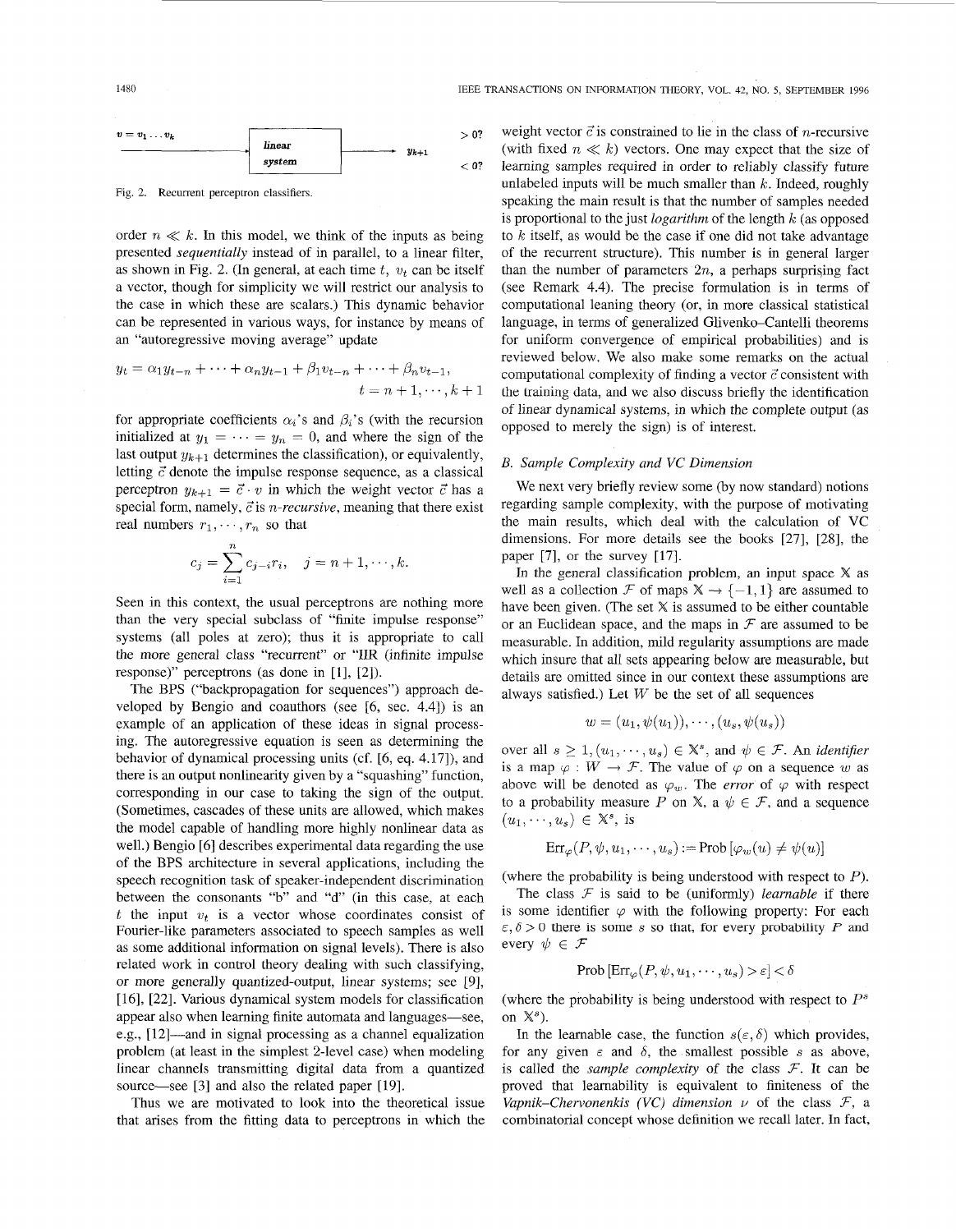$s(\varepsilon,\delta)$  is bounded by a polynomial in  $1/\varepsilon$  and  $1/\delta$  and is proportional to  $\nu$  in the following precise sense (cf. [7], [26]):

$$
s(\varepsilon, \delta) \le \max \left\{ \frac{8\nu}{\varepsilon} \log \left( \frac{13}{\varepsilon} \right), \frac{4}{\varepsilon} \log \left( \frac{2}{\delta} \right) \right\}
$$

Moreover, lower bounds on  $s(\varepsilon,\delta)$  are also known, in the following sense (cf. [7]): for  $0 < \varepsilon < \frac{1}{2}$ , and assuming that the collection  $\mathcal F$  is not trivial (i.e.,  $\mathcal F$  does not consist of just one mapping or a collection of two disjoint mappings, see [7] for details), we must have

$$
s(\varepsilon,\delta) \geq \max \left\{ \frac{1-\varepsilon}{\varepsilon} \ln \left( \frac{1}{\delta} \right), \nu(1-2(\varepsilon(1-\delta)+\delta)) \right\}.
$$

The above bounds motivate the studies dealing with estimating VC dimension, as we pursue here.

When there is an algorithm that allows computing an identifier  $\varphi$  in time polynomial on the sample size, the class is said to be learnable in the PAC ("probably approximately correct") sense of Valiant (cf. [25]). In this paper, we first study the question of uniform learnability in the sample complexity sense, for recurrent perceptron concept classes, and we also prove a result, in Section V regarding PAC learnability for such classes.

There is a variation of the PAC learning results, in which the objective is not to obtain arbitrary small errors but merely to approximate the smallest possible error rate achievable with a given class of functions  $\mathcal{F}$ . This is much more realistic in applications, as there is no reason to assume that a given structure (such as recurrent perceptrons of a given order) will represent the data precisely. The VC dimension appears again in the sample complexity estimates associated to this "agnostic learning" problem (the term originates in the fact that we do not wish to assume a particular "target concept" that generates the observed samples). A typical result in this area is as follows (cf.  $[17]$ , based on  $[18]$ ,  $[14]$ , for more details). Let *A* be any distribution over  $\mathbb{X} \times \{-1, 1\}$ . Pick any  $\varepsilon, \delta > 0$ . Suppose that a sample  $(u_1, y_1), \dots, (u_s, y_s)$  of length  $s = s(\varepsilon, \delta)$  is drawn according to *A,* where

$$
s(\varepsilon,\delta) \ge \frac{576}{\varepsilon^2} \bigg(2\nu \ln \frac{48e}{\varepsilon} + \ln \frac{8}{\delta}\bigg).
$$

Assume that we now approximately minimize the empirical risk, in the sense that we find a function  $\psi \in \mathcal{F}$  so that the average number of missclassifications

$$
\mu(\psi) := (1/s) \text{ card } \{i | \psi(u_i) \neq y_i\}
$$

when using  $\psi$  is within  $\epsilon/3$  of the minimal possible number inf<sub> $\psi' \in \mathcal{F}$   $\mu(\psi')$ . Then, with probability  $\geq 1 - \delta$  (with respect</sub> to the random drawing of the sample), the expectation of the error made by  $\psi$  on samples drawn according to the same distribution  $A$  is within  $\epsilon$  of the minimal possible expected error among all possible  $\psi' \in \mathcal{F}$ .

Generalizations to the learning of real-valued (as opposed to Boolean) functions, by evaluation of the "pseudo-dimension'' of recurrent maps, are also possible; see the brief discussion in Section VI.

## **11.** DEFINITIONS AND STATEMENTS OF MAIN RESULTS

The concept of VC dimension is classically defined in terms of abstract concept classes. Assume that we are given a set X, called the *set of inputs*, and a family of subsets  $C$  of  $X$ , called the set of "concepts." A subset  $X \subseteq X$  is said to be shattered (by the class C) if for each subset  $B \subseteq X$  there is some  $C \in \mathcal{C}$  such that  $B = C \cap X$ . The VC dimension is then the largest possible positive integer *n* (possibly  $+\infty$ ) so that there is some  $X \subseteq \mathbb{X}$  of cardinality *n* which can be shattered. An equivalent manner of stating these notions, somewhat more suitable for our purposes, proceeds by identifying the subsets of *X* with Boolean functions from *X* to  $\{-1,1\}$  (we pick  $\{-1, 1\}$  instead of  $\{0, 1\}$  for notational convenience): to each such Boolean function  $\phi$  there is an associated subset, namely,  ${x \in X | \phi(x) = 1}$ , and conversely, to each set  $B \subseteq X$  one can associate its characteristic function  $\phi_B$  defined on the set *X*. Similarly, we can think of the sets  $C \in \mathcal{C}$  as Boolean functions on  $X$  and the intersections  $C \bigcap X$  as the restrictions of such functions to *X.* Thus we restate the definitions now in terms of functions.

Given the set X, and a subset *X* of X, a *dichotomy* on *X*  is a function

$$
\delta\hbox{:}\ X\to\{-1,1\}.
$$

Assume given a class F of functions  $X \rightarrow \{-1, 1\}$ , to be called the class of *classifier* functions. The subset  $X \subseteq X$  is *shattered* by  $\mathcal F$  if each dichotomy on  $X$  is the restriction to  $X$ of some  $\phi \in \mathcal{F}$ . The *Vapnik–Chervonenkis dimension*  $VC(\mathcal{F})$ is the supremum (possibly infinite) of the set of integers  $\kappa$  for which there is some subset  $X \subseteq \mathbb{X}$  of cardinality  $\kappa$  which can be shattered by  $F$ .

Pick any two integers  $n > 0$  and  $q \ge 0$ . A sequence

$$
\vec{c} = (c_1, \cdots, c_{n+q}) \in \mathbb{R}^{n+q}
$$

is said to be *n*-recursive if there exist real numbers  $r_1, \dots, r_n$ so that

$$
c_{n+j} = \sum_{i=1}^{n} c_{n+j-i} r_i, \quad j = 1, \cdots, q.
$$

(In particular, every sequence of length  $n$  is *n*-recursive, but the interesting cases are those in which  $q \neq 0$ , and in fact  $q \gg n$ .) Given such an *n*-recursive sequence  $\vec{c}$ , we may consider its associated *perceptron* classifier. This is the map

$$
\phi_{\vec{c}}: \mathbb{R}^{n+q} \to \{-1,1\}:(x_1,\cdots,x_{n+q}) \mapsto \text{sign}\left(\sum_{i=1}^{n+q} c_i x_i\right)
$$

where the sign function is understood to be defined by  $sign(z) = -1$  if  $z \le 0$  and  $sign(z) = 1$  otherwise. (Changing the definition at zero to be  $+1$  would not change the results to be presented in any way.) We now introduce, for each two fixed  $n, q$  as above, a class of functions

$$
\mathcal{F}_{n,q} := \{ \phi_{\vec{c}} | \vec{c} \in \mathbb{R}^{n+q} \text{ is } n\text{-recursive} \}.
$$

This is understood as a function class with respect to the input space  $X = \mathbb{R}^{n+q}$ , and we are interested in estimating  $VC(\mathcal{F}_{n,q}).$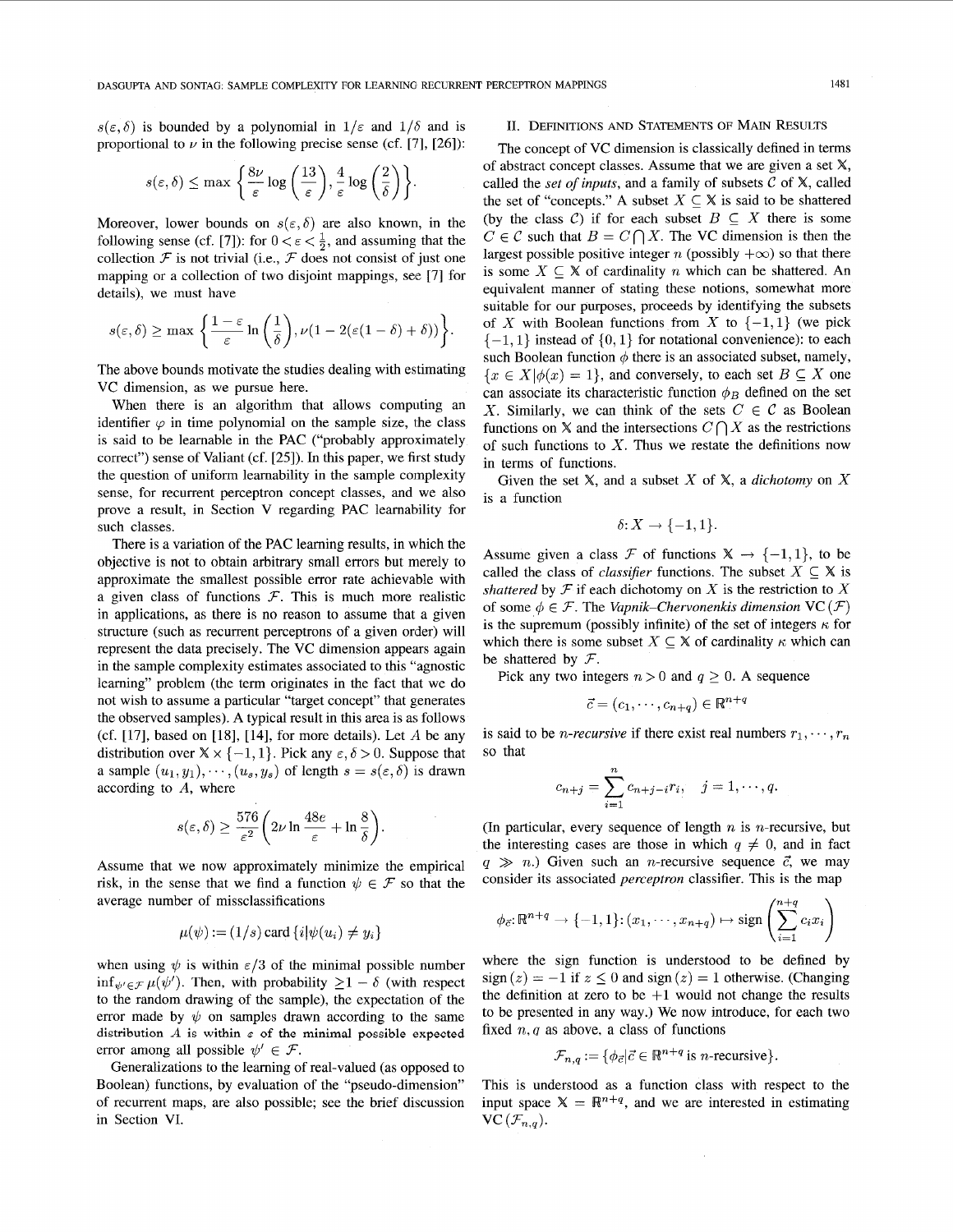Our main result will be as follows (in this paper, all logarithms are understood to be in base 2):

*Theorem I:* 

$$
\begin{array}{|l|l|}\n\hline\n\max \left\{n, n \left\lfloor\log \left(\left\lfloor1+\frac{q-1}{n}\right\rfloor\right)\right\rfloor\right\} \\
\leq \text{VC}\left(\mathcal{F}_{n,q}\right) \\
\leq \min \left\{n+q, 18n+4n \log (q+1)\right\}.\n\end{array}
$$

The upper bound is a simple consequence of an argument based on parameter counts, and is given in Section IV. Much more interesting is the almost matching lower bound, which will involve a result on dual VC dimensions which we prove in Section III.

Some particular cases are worth discussing. When  $q = O(n)$ then both the upper and the lower bounds are of the type *cn* for some (different) constants *c*. If  $q = \Omega(n^{1+\epsilon})$  (for any constant  $\epsilon > 0$ ), then both the upper and the lower bounds are of the form  $cn \log (q/n)$  for some constants c. In this latter case, assume that one is interested in the behavior of VC ( $\mathcal{F}_{n,q}$ ) as  $n \rightarrow +\infty$  while *q* grows polynomially in *n*; then the upper and lower bounds are both of the type *en* log *n* for some constants *e.* If instead *q* grows exponentially on *n,* both the upper and lower bounds are polynomial in *n.* 

The organization of the rest of the paper is as follows. In Section III we prove an abstract result on VC-dimension, which is then used in Section IV to prove Theorem 1. In Section V, we show that the consistency problem for recurrent perceptrons can be solved in polynomial time, for any fixed *n;* some recent facts regarding representations of real numbers and decision problems for real-closed fields, needed in this section, are reviewed in the Appendix. Finally, in Section VI we make some final comments about bounds on the sample complexity needed for identification of linear dynamical systems, that is to say, the real-valued functions obtained when not taking "signs" when defining the maps  $\phi_{\vec{c}}$ .

#### 111. **AN** ABSTRACT RESULT ON Vc DIMENSION

Assume that we are given two sets  $X$  and  $\Lambda$ , to be called in this context the set of *inputs* and the set of *parameter values,*  respectively. Suppose that we are also given a function

$$
F: \Lambda \times \mathbb{X} \to \{-1, 1\}.
$$

Associated to this data is the class of functions

$$
\mathcal{F} := \{ F(\lambda, \cdot) : \mathbb{X} \to \{-1, 1\} | \lambda \in \Lambda \}
$$

obtained by considering *F* as a function of the inputs alone, one such function for each possible parameter value  $\lambda$ . We will prove lower bounds in Theorem 1 by studying the VC dimension of classes obtained in this parametric fashion.

Note that, given the same data one could, dually, study the class

$$
\mathcal{F}^* \colon \{ F(\cdot,\xi)\colon \Lambda \to \{-1,1\} \vert \xi \in \mathbb{X} \}
$$

which is obtained by fixing the elements of X and thinking of the parameters as inputs. It is well known (cf. [11, Theorem 9.3.21, and in any case, a consequence of the much more general result to be presented below) that

$$
VC(\mathcal{F}) \geq \lfloor \log (VC(\mathcal{F}^*)) \rfloor
$$

which provides a lower bound on  $VC(F)$  in terms of the "dual" VC dimension." A sharper estimate is possible when  $\Lambda$  can be written as a product of *n* sets

$$
\Lambda = \Lambda_1 \times \Lambda_2 \times \cdots \times \Lambda_n \tag{1}
$$

and that is the topic which we develop next.

We assume from now on that a decomposition of the form in (1) is given, and will define a variation of the dual VC dimension by asking that only certain dichotomies on **A** be obtained from  $\mathcal{F}^*$ . We define these dichotomies only on "rectangular" subsets of  $\Lambda$ , that is, sets of the form

$$
L = L_1 \times \cdots \times L_n \subseteq \Lambda
$$

with each  $L_i \subseteq \Lambda_i$  a nonempty subset. Given any index  $1 \leq \kappa \leq n$ , by a  $\kappa$ -axis dichotomy on such a subset L we mean any function  $\delta: L \to \{-1, 1\}$  which depends only on the  $\kappa$ th coordinate, that is, there is some function  $\phi: L_{\kappa} \to \{-1, 1\}$  so that  $\delta(\lambda_1,\dots,\lambda_n) = \phi(\lambda_\kappa)$  for all  $(\lambda_1,\dots,\lambda_n) \in L$ ; an axis dichotomy is a map that is a  $\kappa$ -axis dichotomy for some  $\kappa$ . A rectangular set *L* will be said to be *axis-shattered* if every axis dichotomy is the restriction to *L* of some function of the form  $F(\cdot, \xi): \Lambda \to \{-1, 1\}$ , for some  $\xi \in \mathbb{X}$ .

*Theorem 2:* If  $L = L_1 \times \cdots \times L_n \subseteq \Lambda$  can be axis-shattered and each set  $L_i$  has cardinality  $r_i$ , then

$$
VC(\mathcal{F}) \geq \lfloor \log(r_1) \rfloor + \cdots + \lfloor \log(r_n) \rfloor.
$$

Note that in the special case  $n = 1$  one recovers the result

$$
VC(\mathcal{F}) \geq |\log(VC(\mathcal{F}^*))|.
$$

We will prove this theorem below, after a couple of small observations.

*Remark 3.1:* Assume that  $L = L_1 \times \cdots \times L_n \subseteq \Lambda$  can be axis-shattered. Pick any indices (possibly equal)  $\kappa_1,\kappa_2 \in$  $\{1,\dots,n\}$  and any functions  $\phi_i: L_{\kappa_i} \to \{-1,1\}, i = 1,2$ . By definition of axis-shattering, there exist elements  $\xi_1, \xi_2 \in X$ , such that

$$
F(\lambda_1, \dots, \lambda_n, \xi_i)
$$
  
=  $\phi_i(\lambda_{\kappa_i}) \quad \forall (\lambda_1, \dots, \lambda_n) \in L_1 \times \dots \times L_n.$  (2)

We then have

- a) If  $\kappa_1 = \kappa_2$  and  $\xi_1 = \xi_2$  then  $\phi_1 = \phi_2$ .
- b) If  $\kappa_1 \neq \kappa_2$  and  $\xi_1 = \xi_2$  then both  $\phi_1$  and  $\phi_2$  are constant functions.

Property a) is obvious. Property b) is proved as follows. Without loss of generality, we may take  $\kappa_1 = 1$  and  $\kappa_2 = 2$ . Now pick  $\overline{\lambda}_2, \cdots, \overline{\lambda}_n$  arbitrarily. Then

$$
\phi_1(\lambda)=F(\lambda,\overline{\lambda}_2,\cdots,\overline{\lambda}_n,\xi)=\phi_2(\overline{\lambda}_2)
$$

for all  $\lambda \in L_1$ , and a similar argument shows that  $\phi_2$  is constant as well.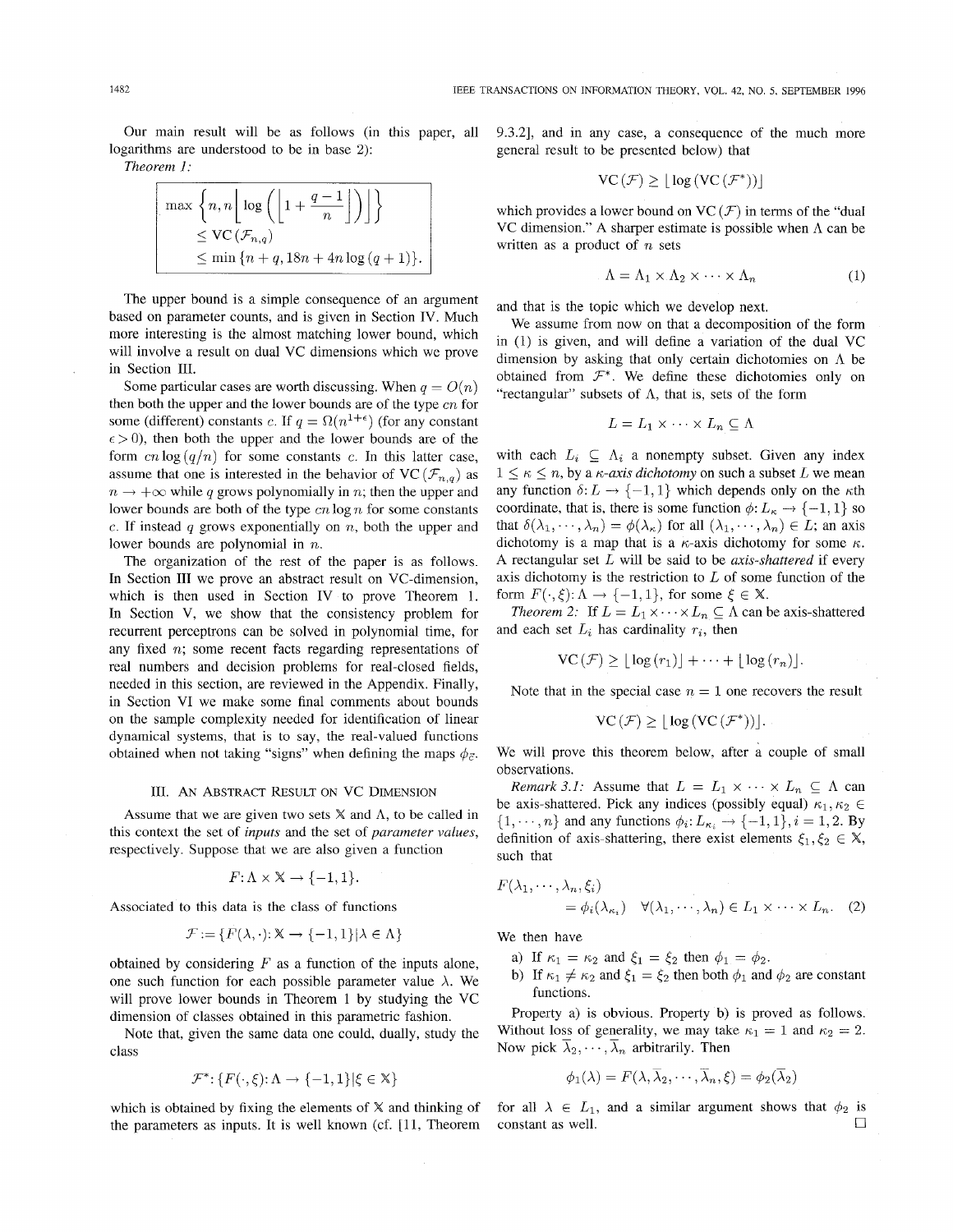*Remark 3.2:* Let  $S = \{s_1, s_2, \dots, s_r\}$  be a set of cardinality  $r = 2^m$ , where *m* is a positive integer. Let *M* be the  $m \times r$  matrix whose columns are the  $2^m$  possible vectors in  $\{-1,1\}^m$  and define the functions  $\phi_i$  by the formula  $\phi_i(s_j) = M_{ij}$  for all  $1 \leq i \leq m$  and  $1 \leq j \leq r$ . Then, it is easy to see that the the set of  $m$  (distinct) dichotomies  $\phi_1, \phi_2, \dots, \phi_m$  on S have the following property: For each vector  $(a_1, a_2, \dots, a_m) \in \{-1, 1\}^m$ , there exists a unique index  $j \in \{1, \dots r\}$  such that

$$
\phi_i(s_j) = a_i, \quad i = 1, \cdots, m. \tag{3}
$$

Moreover, none of the functions  $\phi_i$  is a constant function.  $\Box$ 

*Proof of Theorem* 2: We may assume without loss of generality that each  $r_{\kappa} = 2^{m_{\kappa}}$  for some positive integers  $m_1, \dots, m_n$ . This is because any possible indices so that  $r_{\kappa} = 1$  can be dropped (and the result proved with smaller *n*), and for each  $r_{\kappa} > 1$ , a subset  $L'_{\kappa}$  of  $L_{\kappa}$ , of cardinality  $2^{\lfloor \log r_{\kappa} \rfloor}$ , could be used instead of the original  $L_{\kappa}$  if  $r_{\kappa}$  is not a power of two.

To prove the theorem, it will be enough to find  $n$  disjoint subsets  $X_1, X_2, \dots, X_n$  of X, of cardinalities  $m_1, \dots, m_n$ , respectively, so that the set

$$
X = X_1 \bigcup X_2 \bigcup \cdots \bigcup X_n
$$

is shattered. Pick any  $\kappa \in \{1, \dots, n\}$ . Consider the set  $L_{\kappa} = \{l_{\kappa,1}, l_{\kappa,2}, \cdots, l_{\kappa,r_{\kappa}}\}.$  By Remark 3.2 applied to this set, there exists a set of *m,* distinct and nonconstant dichotomies  $\phi_{\kappa,1}, \phi_{\kappa,2}, \cdots, \phi_{\kappa,m_\kappa}$  on  $L_\kappa$  so that, for any vector  $(a_1, a_2, \dots, a_{m_\kappa}) \in \{-1,1\}^{m_\kappa}$ , there exists a unique index  $1 \leq j_{\kappa} \leq r_{\kappa}$  so that

$$
\phi_{\kappa,i}(l_{\kappa,j_{\kappa}})=a_i, \quad i=1,\cdots,m_{\kappa}.
$$
 (4)

Since *L* can be axis-shattered, each of the axis dichotomies  $\phi_{\kappa,i}$  can be realized as a function  $F(\cdot,\xi)$ . That is, there exists a set input

$$
X_{\kappa} = \{\xi_{\kappa,1}, \xi_{\kappa,2}, \cdots, \xi_{\kappa,m_{\kappa}}\}
$$

so that, for each  $i = 1, \dots, m_{\kappa}$ 

$$
F(\lambda_1, \dots, \lambda_n, \xi_{\kappa,i}) = \phi_{\kappa,i}(\lambda_\kappa),
$$
  

$$
\forall (\lambda_1, \dots, \lambda_n) \in L_1 \times \dots \times L_n.
$$
 (5)

Note also that, by construction,  $\xi_{\kappa,i} \neq \xi_{\kappa,i'}$  for  $i \neq i'$ , since the corresponding functions  $\phi_{\kappa,i}$  are distinct (recall Remark 3.1, part a)).

Summarizing, for each vector

$$
(a_1,a_2,\cdots,a_{m_\kappa})\in\{-1,1\}^{m_\kappa}
$$

and for each  $\kappa \in \{1, \dots, n\}$  there is some  $1 \leq j_{\kappa} \leq r_{\kappa}$  so that

$$
F(\lambda_1, \cdots, \lambda_{\kappa-1}, l_{\kappa,j_\kappa}, \lambda_{\kappa+1}, \cdots, \lambda_n, \xi_{\kappa,i}) = \phi_{\kappa,i}(l_{\kappa,j_\kappa})
$$
  
=  $a_i, i = 1, \cdots, m_\kappa$   
(6)

for all  $\lambda_q \in L_q$   $(q \neq \kappa)$ . We do this construction for each  $\kappa$  and define

$$
X := X_1 \bigcup X_2 \bigcup \cdots \bigcup X_n.
$$

Note that the sets  $X_{\kappa}$  are disjoint, since  $\xi_{\kappa,i} \neq \xi_{\kappa',i'}$  whenever  $\kappa \neq \kappa'$  (by part b) of Remark 3.1 and the fact that the functions  $\phi_{\kappa,i}$  are all nonconstant). The set X can be shattered. Indeed, assume given any dichotomy  $\delta: X \to \{-1, 1\}$ . Using (6), with the vector  $a = (\delta(\xi_{\kappa,1}), \cdots, \delta(\xi_{\kappa,m_\kappa}))$  for each  $\kappa$ , it follows that for each  $\kappa \in \{1, \dots, n\}$  there is some  $1 \leq j_{\kappa} \leq r_{\kappa}$  so that

$$
F(l_{1,j_1},\cdots,l_{n,j_n},\xi_{\kappa,i})=\delta(\xi_{\kappa,i}),\quad i=1,\cdots,m_\kappa.
$$

That is, the function  $F(\lambda, \cdot)$  coincides with  $\delta$  on X, when one **W**  picks  $\lambda = (l_{1, j_1}, \dots, l_{n, j_n}).$ 

Note that the lower bound in the above result is almost tight, because by Lemma 4.2 there is a set of the form  $L = L_1 \times \cdots \times L_n \subseteq \Lambda$  which can be axis-shattered and for which  $VC(\mathcal{F}) = O(n \log (rn))$ , with cardinality of each  $L_i$  greater or equal to  $r$  for each  $i$ .

### Iv. PROOF OF MAIN RESULT

We recall the following result; it was proved, using Milnor-Warren bounds on the number of connected components of semi-algebraic sets, by Goldberg and Jerrum:

*Fact 4.1 ([13]):* Assume given a function  $F: \Lambda \times \mathbb{X} \rightarrow$  $\{-1, 1\}$  and the associated class of functions

$$
\mathcal{F} := \{ F(\lambda, \cdot) : \mathbb{X} \to \{-1, 1\} | \lambda \in \Lambda \}.
$$

Suppose that  $\Lambda = \mathbb{R}^k$  and  $\mathbb{X} = \mathbb{R}^n$ , and that the function *F* can be defined in terms of a Boolean formula involving at most s polynomial inequalities in  $k + n$  variables, each polynomial being of degree at most *d.* Then

$$
\operatorname{VC}\left(\mathcal{F}\right)\leq 2k\log\left(8eds\right).\qquad \qquad \Box
$$

*Lemma 4.2:* 

$$
\mathsf{VC}(\mathcal{F}) \le 2\kappa \log(\text{seas}).
$$
\n
$$
\text{MSE}(\mathcal{F}_{n,q}) \le \min\{n+q, 18n+4n\log(q+1)\}.
$$

*Proof:* Since  $\mathcal{F}_{n,q} \subseteq \mathcal{F}_{n+q,0}$ 

$$
VC(\mathcal{F}_{n,q}) \le VC(\mathcal{F}_{n+q,0}) = n+q
$$

where the last equality follows from the fact that

$$
VC\left(\text{sign}\left(\mathcal{G}\right)\right) = \dim\left(\mathcal{G}\right)
$$

when  $\mathcal G$  is a vector space of real-valued functions (the standard "perceptron" model). On the other hand, it is easy to see (by induction on j) that, for *n*-recursive sequences,  $c_{n+j}$  (for **1**  $\leq$  *j*  $\leq$  *q*) is a polynomial in  $c_1, c_2, \dots, c_n, r_1, r_2, \dots, r_n$  of degree exactly  $j+1$ . Thus one may see  $\mathcal{F}_{n,q}$  as a class obtained parametrically, and applying Fact 4.1 (with  $k = 2n$ ,  $s = 1$ ,  $d = q + 1$ ) gives

$$
\text{VC}\left(\mathcal{F}_{n,q}\right) < 18n + 4n\log\left(q+1\right). \tag{\blacksquare}
$$

*Lemma 4.3:* 

$$
\mathrm{VC}\left(\mathcal{F}_{n,q}\right) \ge \max\left\{n, n\lfloor \log\left(\lfloor 1+q-1/n\rfloor\right)\rfloor\right\}.
$$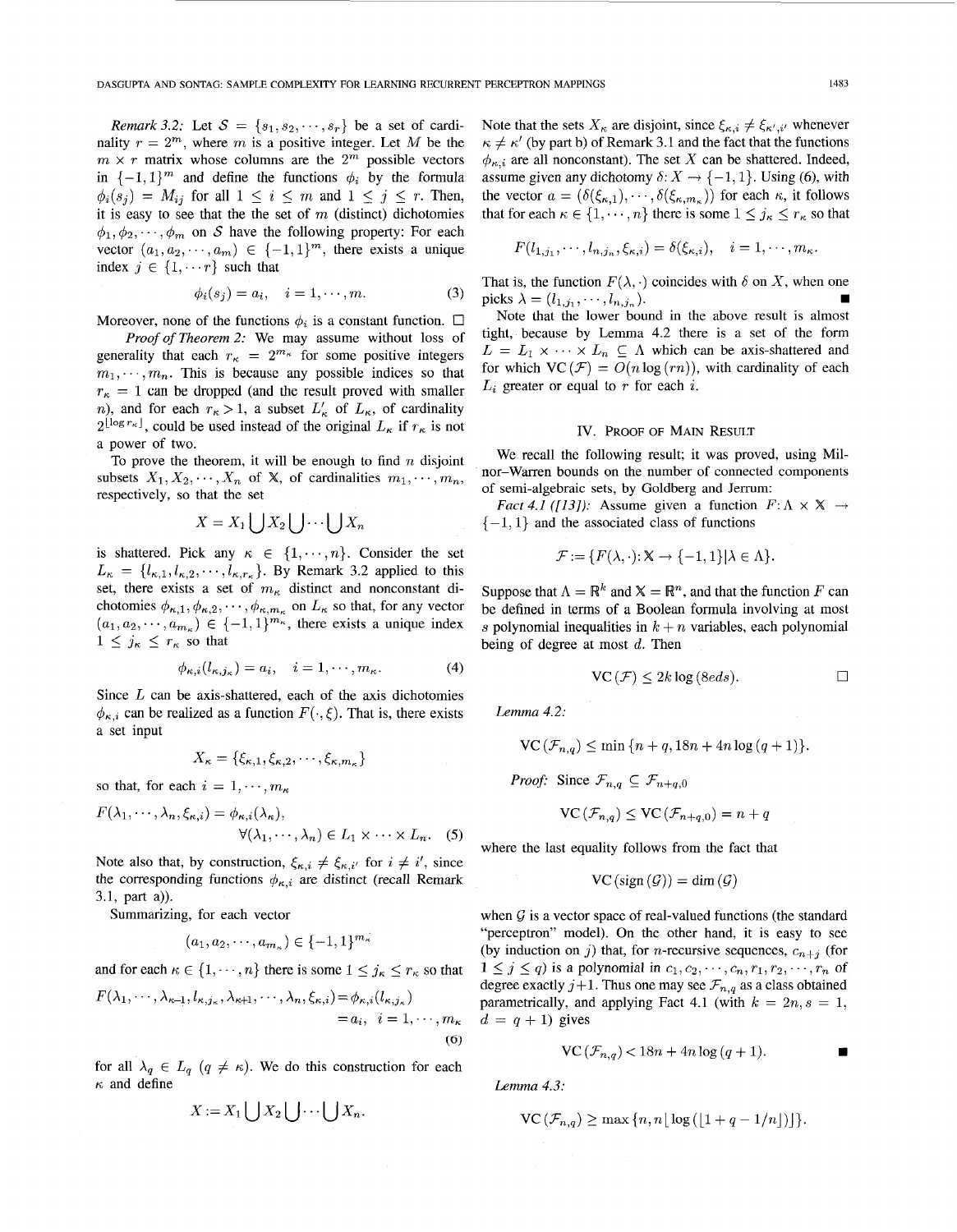$$
\operatorname{VC}(\mathcal{F}_{n,q}) \ge n \lfloor \log \left( \lfloor 1 + q - 1/n \rfloor \right) \rfloor.
$$

The set of *n*-recursive sequences of length  $n + q$  includes the set of sequences of the following special form:

$$
c_j = \sum_{i=1}^n \alpha_i l_i^{j-1}, \quad j = 1, \cdots, n+q \tag{7}
$$

where  $\alpha_i, l_i \in \mathbb{R}$  for each  $i = 1, \dots, n$ . (More precisely, this is a characterization of those  $n$ -recursive sequences of length  $n + q$  for which the characteristic roots, that is, the roots of the polynomial determined by the recursion coefficients, are all real and distinct; such facts are classical in the theory of recurrences.) In turn, this includes the sequences as in (7) in which one uses only  $\alpha_1 = \cdots = \alpha_n = 1$ . Hence, to prove the lower bound, it is sufficient to study the class of functions induced by

$$
F: \mathbb{R}^n \times \mathbb{R}^{n+q} \to \{-1, 1\},
$$

$$
(\lambda_1, \dots, \lambda_n, x_1, \dots, x_{n+q}) \mapsto \text{sign}\left(\sum_{i=1}^n \sum_{j=1}^{n+q} \lambda_i^{j-1} x_j\right) (8)
$$

Let  $r = [q + n - 1/n]$  and let  $L_1, \dots, L_n$  be *n* disjoint sets of real numbers (if desired, integers), each of cardinality  $r$ . Let  $L = \bigcup_{i=1}^{n} L_i$ . In addition, if  $rn < q + n - 1$ , then select an additional set *B* of  $(q + n - rn - 1)$  real numbers disjoint from *L.* 

We will apply Theorem 2, showing that the rectangular subset  $L_1 \times \cdots \times L_n$  can be axis-shattered. Pick any  $\kappa \in$  $\{1, \dots, n\}$  and any  $\phi: L_{\kappa} \to \{-1, 1\}$ . Consider the (unique) interpolating polynomial

$$
p(\lambda) = \sum_{j=1}^{n+q} x_j \lambda^{j-1}
$$

in  $\lambda$  of degree  $q + n - 1$  such that

$$
p(\lambda) = \begin{cases} \phi(\lambda), & \text{if } \lambda \in L_{\kappa} \\ 0, & \text{if } \lambda \in (L \cup B) - L_{\kappa}. \end{cases}
$$

One construction of such a polynomial is via the Lagrange formula

$$
\sum_{l \in L_{\kappa}} \phi(l) \frac{\prod_{j \in L \cup B; l_j \neq l} (\lambda - l_j)}{\prod_{l_j \in L \cup B; l_j \neq l} (l - l_j)}.
$$

Now pick  $\xi = (x_1, \dots, x_{n+q-1})$ . Observe that

$$
F(l_1, l_2, \cdots, l_n, x_1, \cdots, x_{n+q}) = \text{sign}\left(\sum_{i=1}^n p(l_i)\right) = \phi(l_\kappa)
$$

for all

$$
(l_1,\dots, l_n)\in L_1\times\cdots\times L_n
$$

since  $p(l) = 0$  for  $l \notin L_{\kappa}$  and  $p(l) = \phi(l)$  otherwise. It follows from Theorem 2 that

$$
\operatorname{VC}\left(\mathcal{F}_{n,q}\right)\geq n\lfloor\log\left(r\right)\rfloor
$$

as desired.

*Remark 4.4:* The dependence of VC  $(\mathcal{F}_{n,q})$  on *q* in Lemma 4.3 is perhaps a somewhat surprising combinatorial fact, since there are only 2n free parameters  $c_1, \dots, c_n, r_1, \dots, r_n$ . Intuitively, the explanation for this dependence is that, although the number of free parameters is independent of *q,* the degree of the polynomial computed does depend on *q,* and this degree influences the number of distinct sign assignments that the polynomial can achieve. In general, the VC dimension of a concept class may be far larger than the number of free parameters, even infinite (cf. [211), and is roughly equal to the square of the number of parameters for general classes of "neural network" classifiers (cf. [15]). As a related remark, observe that, as follows from a simple continuity argument, once that parameters have been found to achieve the shattering of a set of samples, any other set of samples near this set can also be shattered (using the same sets of parameters). In other words, one can always shatter an open set of samples (when viewing such sequences of samples as elements of an appropriate product Euclidean space) of cardinality equal to the VC dimension. One may ask about the shattering of more arbitrary sequences, for instance, the shattering of all sequences in "general position." In [23], a result is given which implies, in particular, that when there are *2n* parameters it is impossible to shatter all general position sets of more than  $4n + 2$  points. So the "dimension" obtained when one asks for shattering of *all sets in general position* (a concept studied also in [21], and related to Cover's capacity measures) is linearly proportional to the number of parameters.  $\Box$ 

#### V. THE CONSISTENCY PROBLEM

We next briefly discuss polynomial time learnability of recurrent perceptron mappings. As discussed in, e.g., [24], in order to formalize this problem we need to first choose a *data structure* to represent the hypotheses in  $\mathcal{F}_{n,q}$ . In addition, since we are dealing with complexity of computation involving real numbers, we must also clarify the meaning of "finding" a hypothesis, in terms of a suitable notion of polynomial-time computation. Once this is done, the problem becomes that of solving the *consistency problem.* 

Given a set of  $s \geq s(\epsilon, \delta)$  inputs  $\xi_1, \xi_2, \dots, \xi_s \in \mathbb{R}^{n+q}$ and an arbitrary dichotomy  $\Delta$ :  $\{\xi_1, \xi_2, \dots, \xi_s\}$   $\rightarrow$   $\{-1, 1\}$ , find a representation of a hypothesis  $\phi_{\vec{c}} \in \mathcal{F}_{n,q}$  such that the restriction of  $\phi_{\vec{c}}$  to the set  $\{\xi_1, \xi_2, \dots, \xi_s\}$  is identical to the dichotomy  $\Delta$  (or report that no such hypothesis exists).

The representation to be used should provide an *efJicient encoding* of the values of the parameters  $r_1, \dots, r_n, c_1, \dots, c_n$ : given a set of inputs  $(x_1, \dots, x_{n+q}) \in \mathbb{R}^{n+q}$ , one should be able to efficiently check concept membership (that is, compute sign  $(\sum_{i=1}^{n+q} c_i x_i)$ ). Regarding the precise meaning of polynomial-time computation, there are at least two models of complexity possible. The first, the *unit cost model* of computation, is intended to capture the algebraic complexity

 $\mathcal{A}^{\prime}$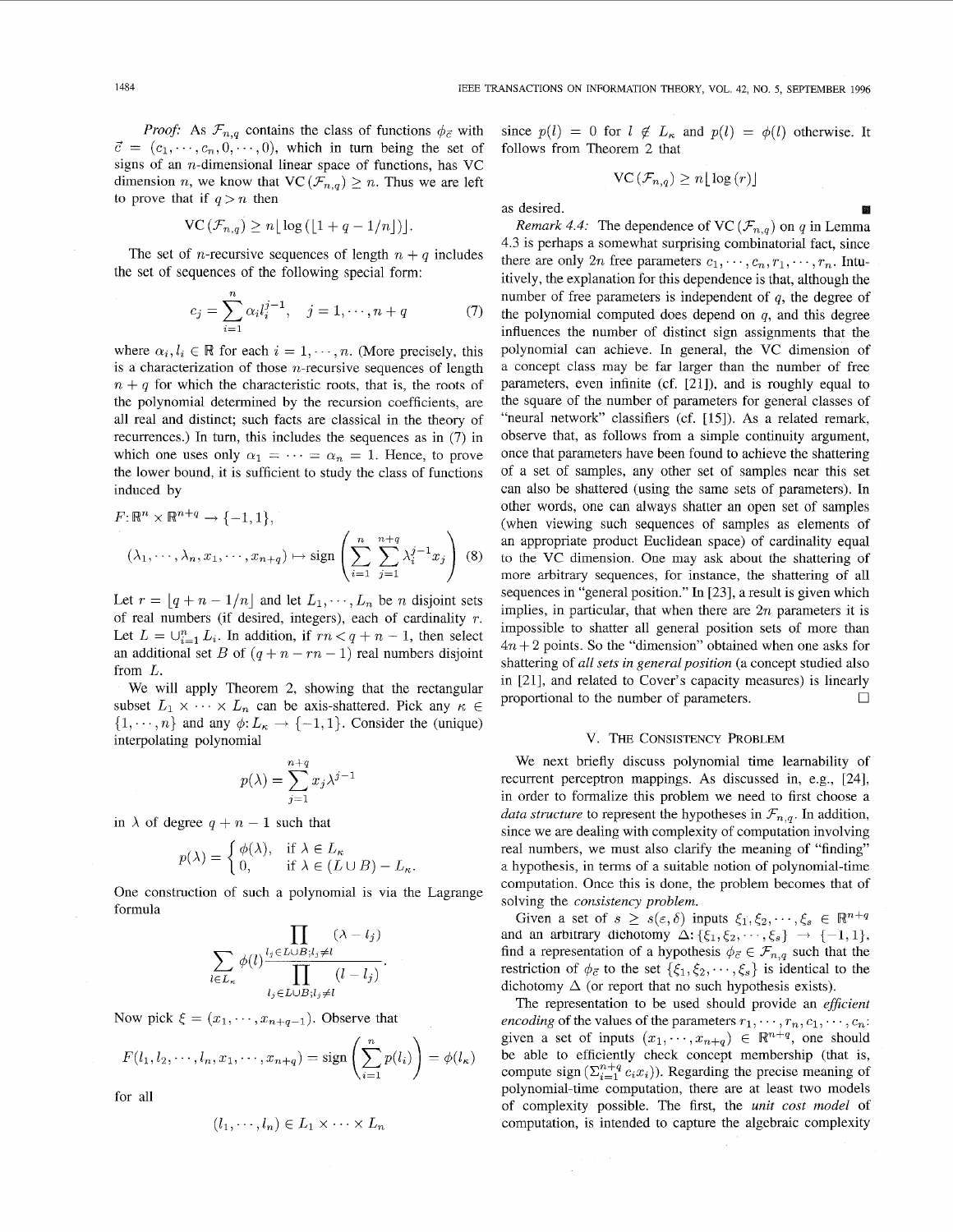of the problem; in that model, each arithmetic and comparison operation on two real numbers is assumed to take unit time, and finding a representation in polynomial time means doing so in time polynomial on *s+n+q.* An alternative, the *logarithmic cost model,* is closer to the notion of computation in the usual Turing machine sense; in this case one assumes that the inputs  $(x_1, \dots, x_{n+q})$  are rational numbers, with numerators and denominators of size at most *L* bits, and the time involved in finding a representation of  $r_1, \dots, r_n, c_1, \dots, c_n$  is required to be polynomial on *L* as well.

We study the complexity of the learning problem for constant *n* (but varying  $q$ ). The key step is treating consistency, since if the decision version of a consistency problem is NPhard, then the corresponding class is not properly polynomially learnable under the complexity theoretic assumption  $RP \neq NP$ , cf. [7]. For a suitable choice of representation, we will prove the following result:

*Theorem 3:* For each fixed  $n > 0$ , the consistency problem for  $\mathcal{F}_{n,q}$  can be solved in time polynomial in *q* and *s* in the unit cost model, and time polynomial in *q,* s, and *L* in the logarithmic cost model.

Since  $VC(\mathcal{F}_{n,q}) = O(n + n \log(q + 1))$ , it follows from here that the class  $\mathcal{F}_{n,q}$  is learnable in time polynomial in *q* (and  $L$  in the log model). Our proof will consist of a simple application of several recent results and concepts, given in [4], *[5],* [20], which deal with the computational complexity aspects of the first-order theory of real-closed fields. Note that we do not study scaling with respect to *n*: for  $q = 0$ , this reduces to the still-open question of polynomial time solution of linear programming problems, in the unit cost model.

*Proof of Theorem 3:* For asymptotic results we may assume, without loss of generality, that  $s > 2n$  from the bound of Theorem 1. We will use the representation discussed in the Appendix for the coefficients  $c_1, \dots, c_n, r_1, \dots, r_n$ , seen as vectors in  $\mathbb{R}^k$ ,  $k = 2n$ . We first write the consistency problem as a problem of the following type:

 $(\star)$  find some  $c_1, \dots, c_n, r_1, \dots, r_n \in \mathbb{R}$  such that  $\wedge_{i=1}^{s}$  ( $\mathcal{Q}_i$   $\Delta_i$  0) (or report that no such parameter values exist)

where each  $Q_i$  is a certain real polynomial in the variables  $r_1, \dots, r_n, c_1, \dots, c_n$  of degree at most  $q + 1$ , and  $\Delta_i$  is the relation > (resp.  $\leq$ ) if  $\delta(\xi_i) = 1$  (resp.  $\delta(\xi_i) = -1$ ). Next, we determine all nonempty sign conditions of the set  $Q = \{Q_1 \cdots Q_s\}$ . See Fact A2 in the Appendix for an algorithm achieving this. For constant *n,* and this can be done in polynomial time in either the unit cost or the logarithmic cost model. Now, we check each nonempty sign condition to see if it corresponds to the given dichotomy  $\Delta$ , i.e., if all the  $(Q_i \Delta_i 0)$  hold. If there is no match, we report a failure. Otherwise, we output the representation of the coefficients  $c_1, \dots, c_n, r_1, \dots, r_n.$ 

### VI. A COMMENT ON REAL-VALUED FUNCTION LEARNING

As a final comment, we wish to simply remark that it is possible to obtain results on the learnability of linear systems dynamics, that is, the class of functions obtained if one does *not* take the sign when defining recurrent perceptrons. The connection between VC dimension and sample complexity is only meaningful for classes of Boolean functions: in order to obtain learnability results applicable to real-valued functions one needs metric entropy estimates for certain spaces of functions. These can be in turn bounded through the estimation of Pollard's pseudo-dimension. The reader is referred to [14] for the appropriate definitions and the results linking pseudodimension PD and learnability. One example result possible in our context is as follows. For any two nonnegative integers *n,q,* consider the class

$$
\mathcal{F}_{n,q}' := \{ \hat{\phi}_{\vec{c}} | \vec{c} \in \mathbb{R}^{n+q} \text{ is } n\text{-recursive} \}
$$

where

$$
\hat{\phi}_{\vec{c}}: \mathbb{R}^{n+q} \to \mathbb{R}: (x_1, \cdots, x_{n+q}) \mapsto \sum_{i=1}^{n+q} c_i x_i
$$

Assume that we wish to learn with respect to the loss function  $\ell(y_1, y_2) = \max\{|y_1 - y_2|^2, 1\}$  and that  $n + q \ge 4$ . Then we have that

$$
PD\left[\mathcal{F}_{n,q}'\right] \leq 20n\log\left(n+q\right).
$$

The proof follows easily from the Milnor-type bounds and the appropriate definitions.

#### APPENDIX

## REPRESENTATIONS OF REAL NUMBERS AND DECISION PROBLEMS

We collect here some facts regarding Thom encodings of real numbers and their use in decision problems for real-closed fields.

Let  $f(x)$  be a real univariate polynomial of degree  $d$ , and let  $\alpha$  be a real root of *f*. The *Thom encoding* of  $\alpha$  relative to  $f(x)$ , denoted Th $(\alpha, f)$ , or just Th $(\alpha)$  if f is clear from the context, is the sign vector

$$
(sg[f(\alpha)], sg[f'(\alpha)], \cdots, sg[f^{(d)}(\alpha)]) \in \{-1, 0, 1\}^{d+1}
$$

where  $sg[x] = x/|x|$  if  $x \neq 0$  and  $sg[0] = 0$ . It is known (cf. [8]) that Th  $(\alpha, f)$  uniquely characterizes  $\alpha$  among the roots of *f.* 

In this paper, by a *representation* of a vector  $(y_1, y_2, \dots, y_k)$  $\in \mathbb{R}^k$  we mean a vector

$$
(f(t),g_0(t),\cdots,g_k(t),\rho)
$$

consisting of

- a) a univariate polynomial  $f(t)$ ,
- b)  $k + 1$  univariate polynomials  $g_0(t), \dots, g_k(t)$ , and
- c) a vector  $\rho \in \{-1, 0, 1\}^{\deg(f)+1}$ .

so that  $\rho$  is the Thom encoding Th $(\alpha)$  of some root  $\alpha$  of f, and  $y_i = g_i(\alpha)/g_0(\alpha)$  for each  $1 \leq i \leq k$ . The polynomials are represented by vectors providing their degrees and listing all coefficients. When dealing with the logarithmic cost model, we assume in addition that the coefficients of the polynomials *f* and *g;* are all rational numbers. In the unit cost model, the *size* of such a representation is defined to be the total number of reals needed so as to specify the coefficients, that is, the sum of the degrees of all the polynomials plus  $k + 3 + \deg(f)$ . In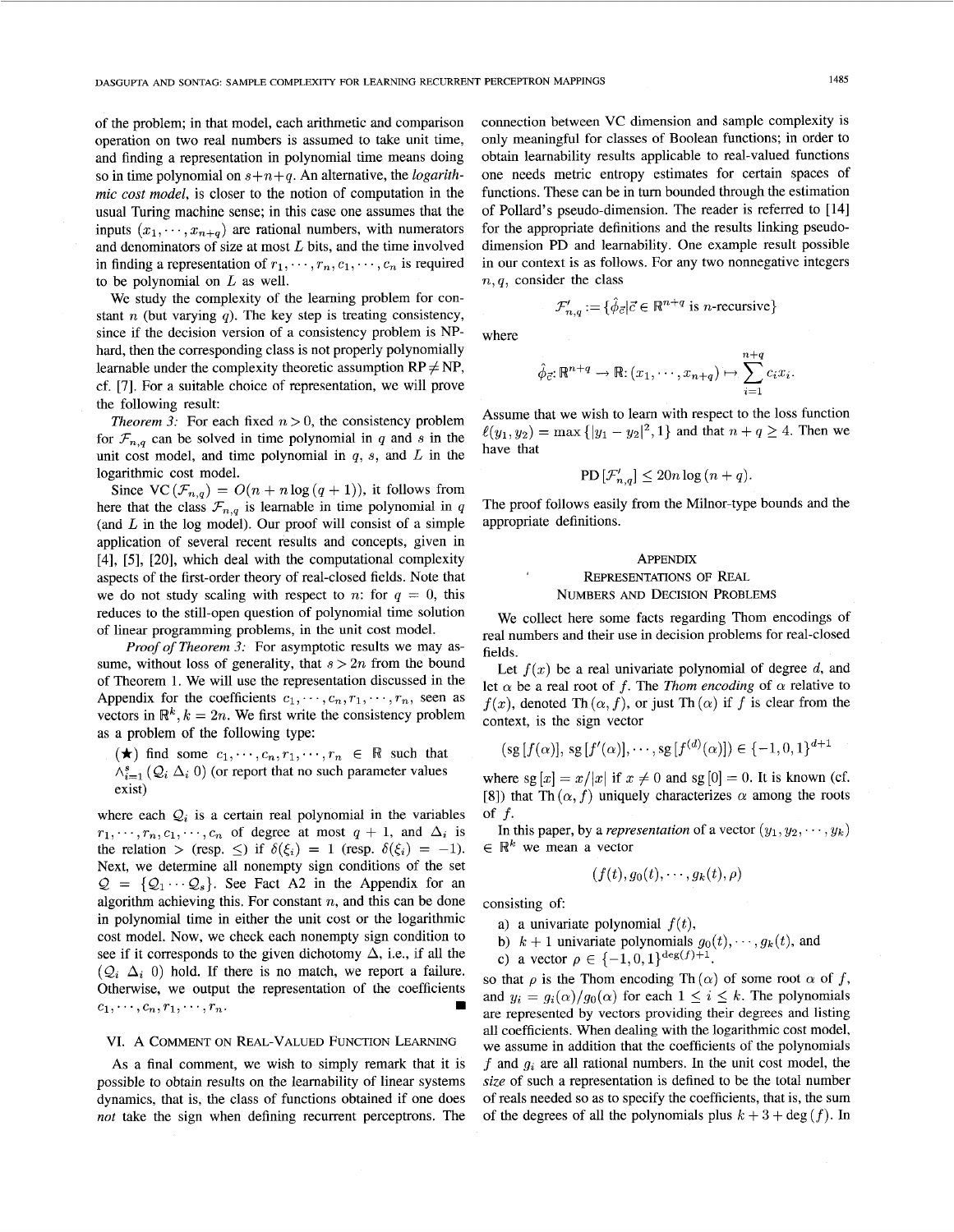the logarithmic cost model, the size is the above plus the total number of bits needed in order to represent the coefficients of the polynomials, each written in binary as the quotient of two integers.

In the paper, we use these representations for the parameters defining concepts, while inputs are given directly as real numbers (rationals in the log model); thus we need to know that signs of polynomial expressions involving vectors represented in the above manner as well as reals can be evaluated efficiently. We next state a result that assures this. By the *complexity* of a multivariable polynomial  $H(z_1, \dots, z_q)$  we mean the sum of the number of nonzero monomials plus the sum of the total degrees of all these monomials (for instance,  $2z_1^2z_2^3 - z_1^7$  has complexity  $2 + 5 + 7 = 14$ ; in the log cost model, we assume that the coefficients of *H* are rational and we add the number of bits needed to represent the coefficients.

*Lemma Al:* In the unit cost model, there is an algorithm *A* which, given a polynomial *H* of complexity *h* on variables  $x_1, \dots, x_l, y_1, \dots, y_k$ , and given real numbers  $x_1, \dots, x_l$ and a representation  $(f(t), g_0(t), \dots, g_k(t), \rho)$  of a vector  $y_1, \dots, y_k$ , can compute sg  $[H(x_1, \dots, x_l, y_1, \dots, y_k)]$  in time polynomial on  $l, h$ , and the size of this representation. The same result holds in the logarithmic cost model, assuming that the inputs  $x_i$  are all rational, with time now polynomial on the *0*  size of these inputs as well.

*Proof:* Note that, in general, if  $p_1(t)$  and  $p_2(t)$  are two rational functions with numerator and denominators of degree bounded by *d*, then both  $p_1(t)p_2(t)$  and  $p_1(t) + p_2(t)$ are rational functions with numerator and denominator of degree at most *2d.* Moreover, these algebraic operations can be computed in time polynomial on *d* as well as, in the log model, on the size of coefficients. Working iteratively on all monomials of *H,* we conclude that it is possible to construct from the  $g_i$ 's and  $x_j$ 's, in polynomial time, two polynomials  $R_1(t)$  and  $R_2(t)$  with real (rational, in the log model) coefficients so that

$$
H(x_1,\dots,x_l,y_1,\dots,y_k)=R_1(\alpha)/R_2(\alpha)
$$

where  $\alpha$  is the root encoded by  $\rho$ . Note that

$$
\operatorname{sign}\left(\frac{R_1(\alpha)}{R_2(\alpha)}\right) = \begin{cases} 1, & \text{if } \operatorname{sign}\left(R_1(\alpha)\right) = \operatorname{sign}\left(R_2(\alpha)\right) \\ -1, & \text{otherwise.} \end{cases}
$$

Thus it is only necessary to evaluate sign  $(R_i(\alpha))$ ,  $i = 1, 2$ . The evaluation can be done efficiently because of the following fact from [20]:

There is an algorithm *B* with the following **property.**  Given any univariate real polynomial  $f(t)$ , a real root  $\alpha$ of *f* specified by means of its Thom encoding Th $(\alpha)$ , and another univariate polynomial  $g(t)$ ,  $\beta$  outputs  $sign(g(\alpha))$ , using a number of arithmetic operations polynomial on  $deg(f) + deg(g)$ ; in the logarithmic cost model, if all input coefficients are rationals of size at most *L,* then *B* uses a number of bit operations polynomial on deg  $(f)$  + deg  $(g)$  + *L*.

This provides the desired sg  $[H(x_1, \dots, x_l, y_1, \dots, y_k)].$ The main reason that representations of the type  $(f(t))$ ,  $g_0(t), \dots, g_k(t), \rho$  are of interest is that one can produce solutions of algebraic equations and inequalities represented in that form. We explain this next.

One says that a vector

$$
\sigma=(\sigma_1,\sigma_2,\cdots,\sigma_s)\in\{-1,0,+1\}^s
$$

is a *nonempty sign condition* for an ordered set of *s* real polynomials  $\mathcal{P} = {\mathcal{P}_1, \mathcal{P}_2, \cdots, \mathcal{P}_s}$  in  $k < s$  real variables if there exists some point  $(y_1, \dots, y_k) \in \mathbb{R}^k$  such that

$$
\sigma_i = \text{sg}\left[\mathcal{P}_i(y_1, y_2, \cdots, y_k)\right]
$$

for all *i*; the corresponding point  $(y_1, y_2, \dots, y_k) \in \mathbb{R}^k$  is said to be a *witness* of  $\sigma$ .

*FactA2 141, [SI:* There is an algorithm *A* as follows. Given any set  $P$  of *s* real polynomials in  $k < s$  variables, where each polynomial is of degree at most  $d, A$  computes, for each nonempty sign-condition of  $P$ , the sign condition  $\sigma$ , as well as a representation of a witness for  $\sigma$ . Moreover, A runs in  $O((sd)^{O(k)})$  time in the unit cost model, and in the corresponding representation, deg  $(f) \leq (sd)^{O(k)}$ . In the logarithmic cost model, assuming that coefficients of the given polynomials are rationals of size at most *L, A* runs in time  $O(s^k d^{O(k)} L^{O(1)})$ , and the degrees and coefficients of all the polynomials  $f, g_0, \dots, g_k$  (and, consequently the number of components in Th $(\alpha)$  are rational numbers of size at most  $O(d^{O(k)}L^{O(1)})$ .

#### **REFERENCES**

- A. D. Back and **A.** C. Tsoi, "FIR and IIR synapses, a new neural network architecture for time-series modeling," in *Neural Computat.,* vol. 3, pp. 375-385, 1991. ~, **"A** comparison of discrete-time operator models for nonlinear
- $\lceil 2 \rceil$ system identification", in *Advances in Neural Information Processing Systems (NIPS'94).* San Mateo, CA: Morgan Kaufmann, to be published.
- A. M. Baksho, **S.** Dasgupta, J. **S.** Garnett, and C. R. Johnson, "On the similarity of conditions for an open-eye channel and for signed filtered error adaptive filter stability", in *Proc. IEEE Conf Decision and Control*
- (Brighton, UK, Dec. 1991), 1991, pp. 1786-1787. S. Basu, R. Pollack, and M.-F. Roy, "A new algorithm to find a point in every cell defined by a family of polynomials," in *Quantifier Elimination and Cylindrical Algebraic Decomposition,* B. Caviness and J. Johnson Eds. New York: Springer-Verlag, to be published. error adaptive filter stability", in *Proc. IEEE Conf. Decision and Control* (Brighton, UK, Dec. 1991), 1991, pp. 1786–1787.<br>S. Basu, R. Pollack, and M.-F. Roy, "A new algorithm to find a point in every cell defined by a f
- $<sub>151</sub>$ </sub> elimination," in *Proc. 35th IEEE Symp. on Foundations of Computer Science,* 1994.
- Y. Bengio, *Neural Networks for Speech and Sequence Recognition.*  Boston, MA: Thompson Computer Press, 1996.
- A. Blumer, A. Ehrenfeucht, D. Haussler, and M. Warmuth, "Learnability and the Vapnik-Chervonenkis dimension," *J. Assoc. Comput. Mach.*, vol. 36, pp. 929-965, 1989.
- **M.** Coste and M.F. Roy, "Thom's lemma, the coding of real algebraic  $[8]$ *J. Symb. Computat.,* vol. *5,* pp. 121-129, 1988.
- [9] D. F. Delchamps, "Extracting state information from a quantized output record," *Syst. Contr. Lett.,* vol. 13, pp. 365-372, 1989.
- R. 0. Duda and P. E. Hart, *Pattern Classifcation and Scene Analysis.*  New York: Wiley, 1973.
- [11] R. M. Dudley, *A Course on Empirical Processes* (École d'Été de Probabilités de Saint-Flour, XII-1982, Lecture Notes in Math., vol. 1097). Berlin, New York, Springer, 1984, pp. 1–142.<br>C. E. Giles, G. Z. Sun, H. H. Chen, Y. C. Lee, and D. Chen, "Higher
- order recurrent networks and grammatical inference," in *Advances in Neural Information Processing Systems 2,* D.S. Touretzky, Ed. San Mateo, **CA:** Morgan Kaufmann, 1990.
- [13] P. Goldberg and **M.** Jerrum, "Bounding the Vapnik-Chervonenkis dimension of concept classes parameterized by real numbers," *Mach. Learning,*  vol. 18, pp. 131-148, 1995.